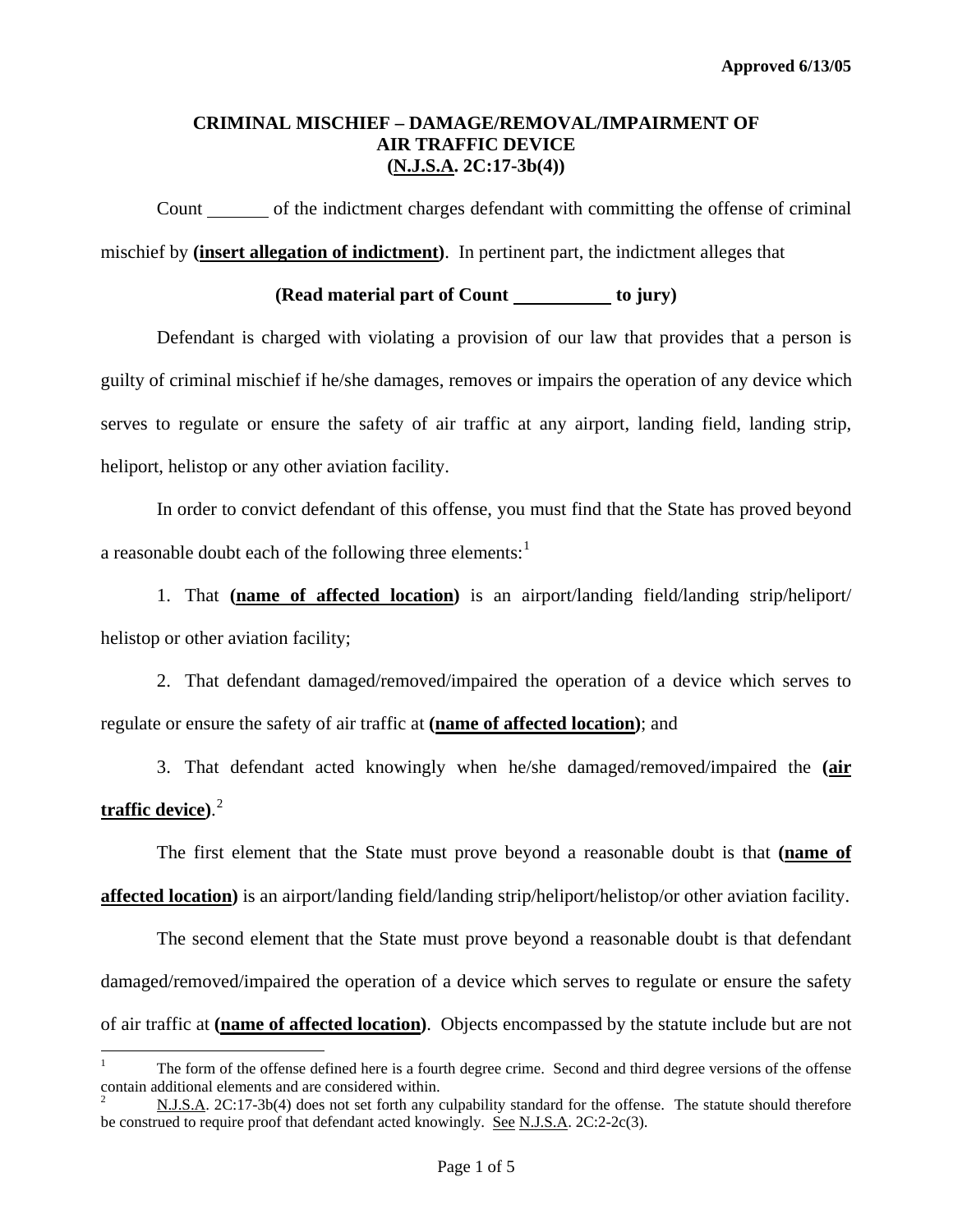limited to a sign, a signal, a light or any other equipment utilized at **(name of affected location)** to regulate or ensure the safety of air traffic. $3$ 

 The third element that the State must prove beyond a reasonable doubt is that defendant acted knowingly when he/she damaged/removed/impaired the **(air traffic device)**. A defendant acts knowingly with respect to the nature of his/her conduct or the attendant circumstances if defendant is aware that his/her conduct is of that nature, or that such circumstances exist, or defendant is aware of a high probability of their existence. A defendant acts knowingly with respect to a result of his/her conduct if defendant is aware that it is practically certain that his/her conduct will cause such a result.<sup>[4](#page-1-0)</sup>

 You should understand that knowledge is a condition of the mind. It cannot be seen. It can only be determined by inferences from conduct, words or acts. Therefore, it is not necessary for the State to produce witnesses to testify that defendant stated, for example, that he/she acted with knowledge when he/she did a particular thing. It is within your power to find that proof of knowledge has been furnished beyond a reasonable doubt by inferences which may arise from the nature of the acts and the surrounding circumstances. The place where the acts occurred and all that was done or said by defendant preceding, connected with, and immediately succeeding the events in question are among the circumstances to be considered. Thus, for you to find that the defendant acted knowingly, you must be satisfied beyond a reasonable doubt that defendant knew what he/she was doing, and that defendant was aware that the nature of his/her conduct and the attendant circumstances were such as to make it practically certain that defendant's conduct would damage/remove/impair the operation of a device which served to regulate or ensure the safety of air traffic at **(name of airport, etc.)**.

<span id="page-1-1"></span> 3 See N.J.S.A. 2C:17-3b(4).

<span id="page-1-0"></span>See N.J.S.A. 2C:2-2b(2).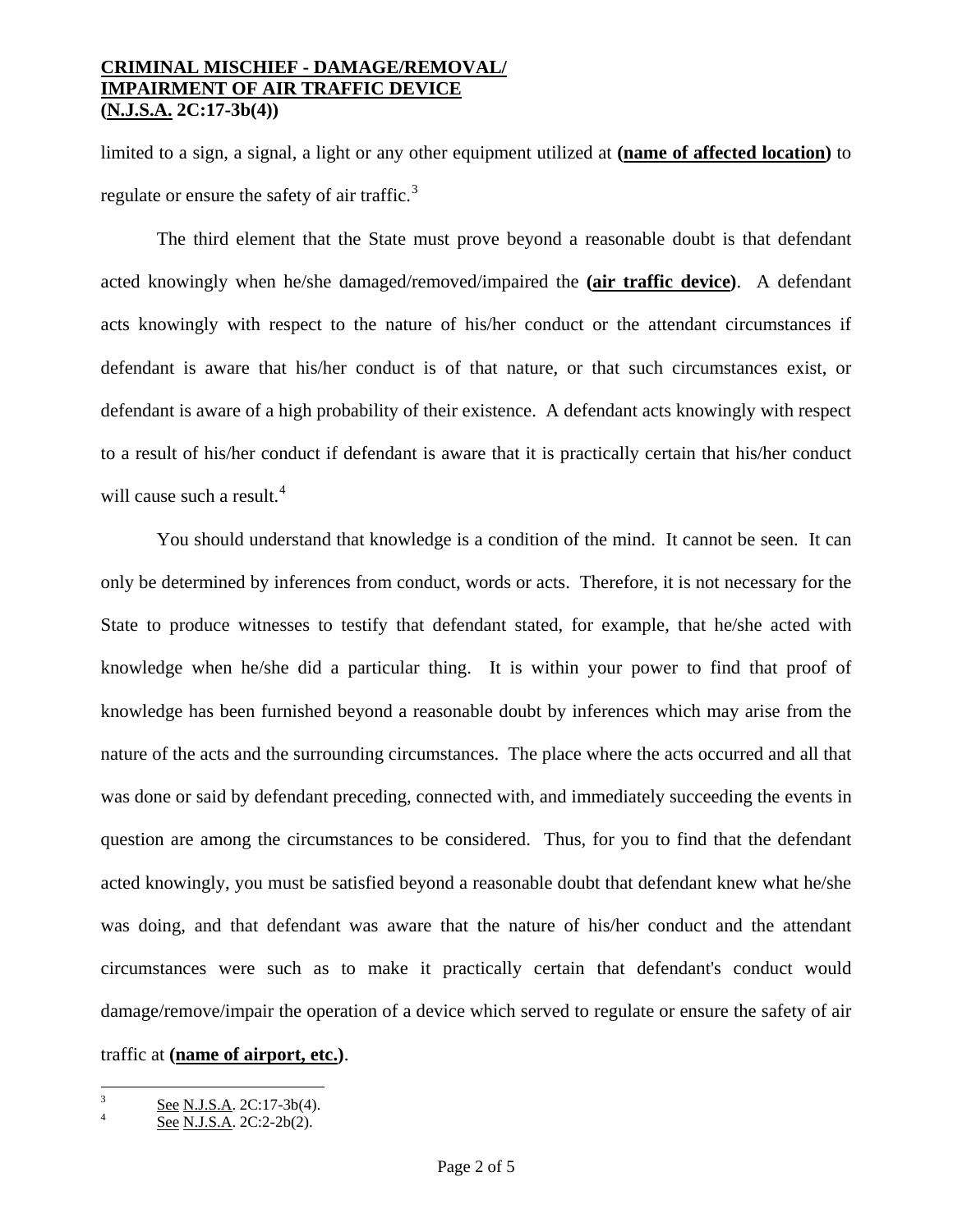If you find that the State has failed to prove beyond a reasonable doubt any element of the offense, you must find defendant not guilty.

# **[CHARGE AS FOLLOWS IF SUBMITTING ONLY 4TH DEGREE OFFENSE TO JURY]**

 On the other hand, if you find that the State has proven beyond a reasonable doubt every element of the offense, you must find defendant guilty.

### **[CHARGE AS FOLLOWS IF SUBMITTING TO JURY THE 3RD DEGREE OFFENSE OF AIR TRAFFIC DEVICE CRIMINAL MISCHIEF WITH BODILY INJURY/DAMAGE TO PROPERTY AS WELL AS THE 4TH DEGREE OFFENSE]**

 If you find that the State has proved beyond a reasonable doubt all three of the elements of criminal mischief that I have defined for you, you must then go on in your deliberations to consider two additional elements: You must determine whether the State has proved beyond a reasonable doubt:

 4. That defendant's damage/removal/impairment of the operation of the air traffic device caused bodily injury to **(name of person).** Bodily injury means physical pain, illness or any impairment of the physical condition, $<sup>5</sup>$  $<sup>5</sup>$  $<sup>5</sup>$ </sup>

# **[or, in the alternative]**

 4. That defendant's damage/removal/impairment of the operation of the air traffic device caused damage to property. Any damage to property, no matter how nominal, satisfies this element of the statute, and

 5. That defendant acted recklessly with respect to the infliction of this bodily injury/damage to property.<sup>[6](#page-2-0)</sup>

 $\frac{1}{5}$  $\frac{5}{6}$  See N.J.S.A. 2C:11-1a.

<span id="page-2-1"></span><span id="page-2-0"></span>If the infliction of bodily injury had been defendant's purpose or intention when damaging/removing/impairing the operation of the air traffic device, defendant would also be exposed to prosecution under assault statutes. Reckless conduct which causes bodily injury is also prosecutable as an assault. See N.J.S.A. 2C:12-1a(1).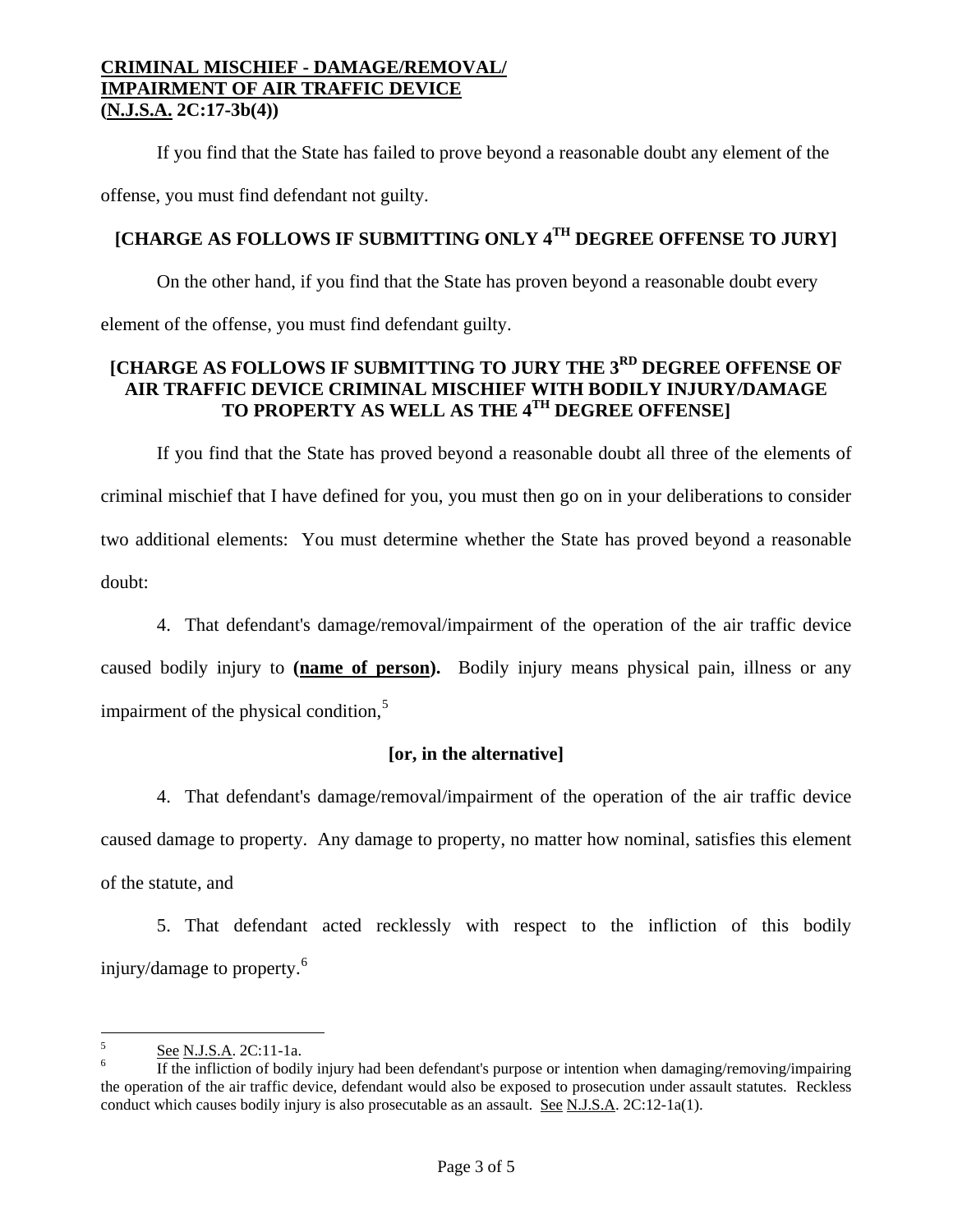A person acts recklessly when he/she consciously disregards a substantial and unjustifiable risk. A conscious disregard requires that defendant actually be aware of the risk, but that he/she ignores it anyway. The risk must be of such a nature and degree that, considering the nature and purpose of defendant's conduct and the circumstances known to him/her, its disregard involves a gross deviation from the standard of conduct that a reasonable person would observe in the same situation.<sup>[7](#page-2-1)</sup> In other words, for you to find that defendant acted recklessly, you must be satisfied beyond a reasonable doubt that defendant was aware of and disregarded a substantial and unjustifiable risk that his/her conduct would cause bodily injury/damage to property.

 If you find that the State has proved beyond a reasonable doubt all five of the elements of criminal mischief with bodily injury/damage to property, you must find defendant guilty of that offense. If, however, you find that the State has failed to prove beyond a reasonable doubt either element four (bodily injury/damage to property) or element five (recklessness) but that the State has proved beyond a reasonable doubt the first three elements of the offense, you must find defendant not guilty of criminal mischief with bodily injury/damage to property but must find defendant guilty of criminal mischief. Finally, if you find that the State has failed to prove beyond a reasonable doubt any of the first three elements that were explained to you, you must find defendant not guilty of any form of criminal mischief.

# **[CHARGE AS FOLLOWS IF SUBMITTING TO JURY THE 2ND DEGREE OFFENSE OF AIR TRAFFIC DEVICE CRIMINAL MISCHIEF CAUSING A DEATH AS WELL AS THE 4TH DEGREE OFFENSE]**

 If you find that the State has proved beyond a reasonable doubt all three of the elements of criminal mischief that I have defined for you, you must then go on in your deliberations to consider

<span id="page-3-1"></span><span id="page-3-0"></span><sup>-</sup>

See N.J.S.A. 2C:2-2b(3).